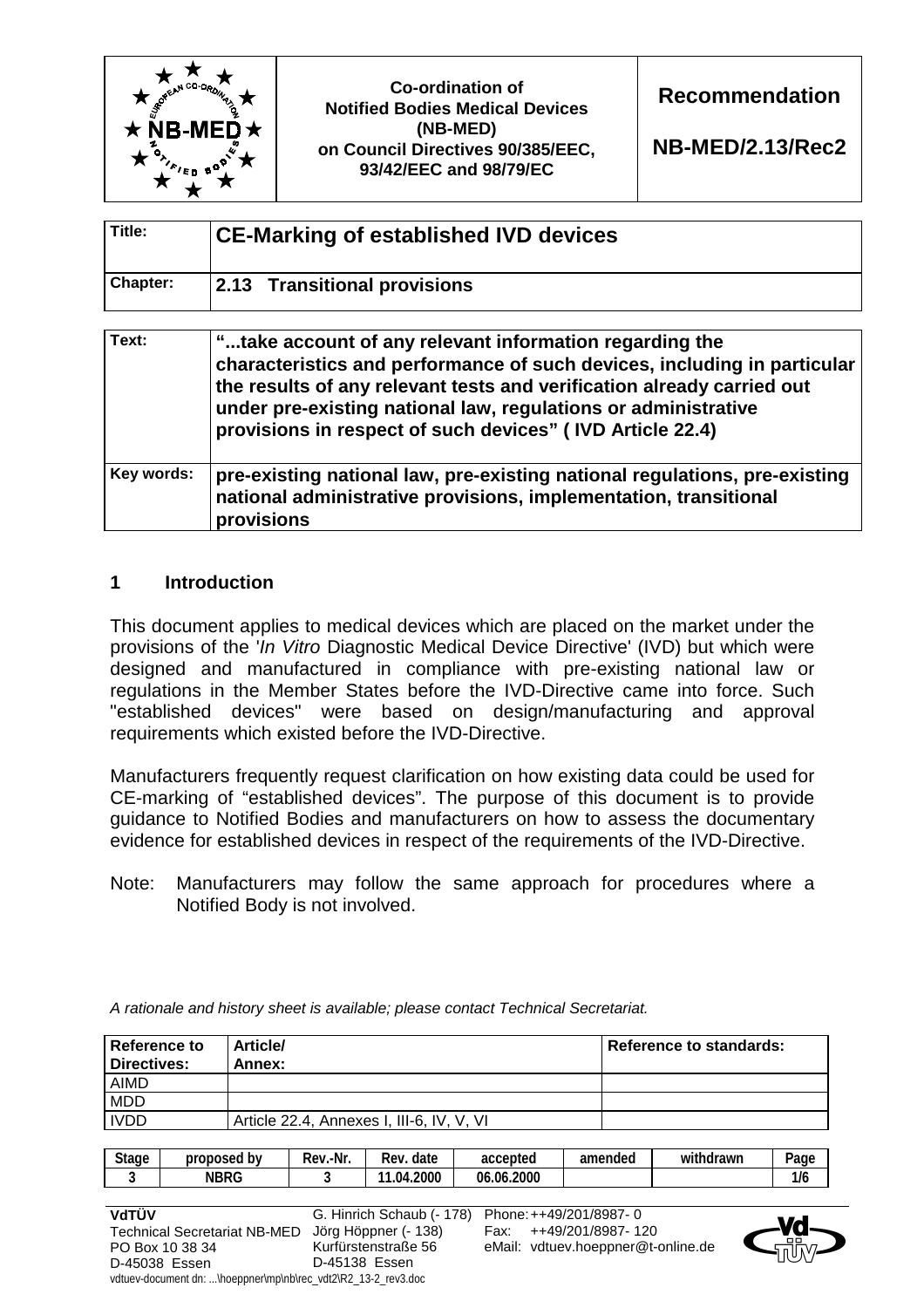

## **2 Requirements of the Directive**

The placing of the CE marking on a device requires conformity to the essential requirements of the applicable Directive. The IVD-Directive requires by Article 22.4, that "the notified bodies which are responsible pursuant to Article 9 for conformity assessment take account of any relevant information regarding the characteristics and performance of such devices, including in particular the results of any relevant test and verification already carried out under pre-existing national law, regulations or administrative provisions in respect of such devices."

The following clauses present a general interpretation on how to apply the 'transitional provisions' of the IVD-Directive in respect of established devices. The aim is in particular to reach a level of harmonisation, on the approach taken by Notified Bodies and manufacturers, which will be acceptable to Member States and may avoid problems in market access. Of special importance for IVD devices included in Annex II will be the compliance with the 'Common Technical Specifications' (CTS). The guidance related to the CTS will be presented in an associated NB-MED document.

# **3 Pre-existing regulations and provisions**

According to the IVD-Directive, the Notified Body which is responsible pursuant to Article 9 for conformity assessment shall take account of **any relevant information** regarding the characteristics and performance of a device based on pre-existing national law, regulations or administrative provisions. This will include pre-existing device market authorisations by the Member States and quality system certification held by a manufacturer prior to the IVD-Directive.

The manufacturer will need to have technical documentation regarding the design and manufacturing of a device. This documentation should contain a description of the device and all the information used to demonstrate compliance with the preexisting national law, regulations or administrative provisions. It should also document any changes and modifications made to the design and manufacturing of the device. (Examples for such regulations and provisions are special national drug and device laws, GMP/PIC rules and relevant EN/ISO 9000/EN 46000 certificates).

The manufacturer should assess his documentation and decide if the design of the device and the manufacturing process meet the requirements of the IVD-Directive. Documentation previously required by the health authorities under pre-existing national law in Member States may serve as a basis for a comparison analysis as regards to the requirements of the IVD Directive. The differences between the

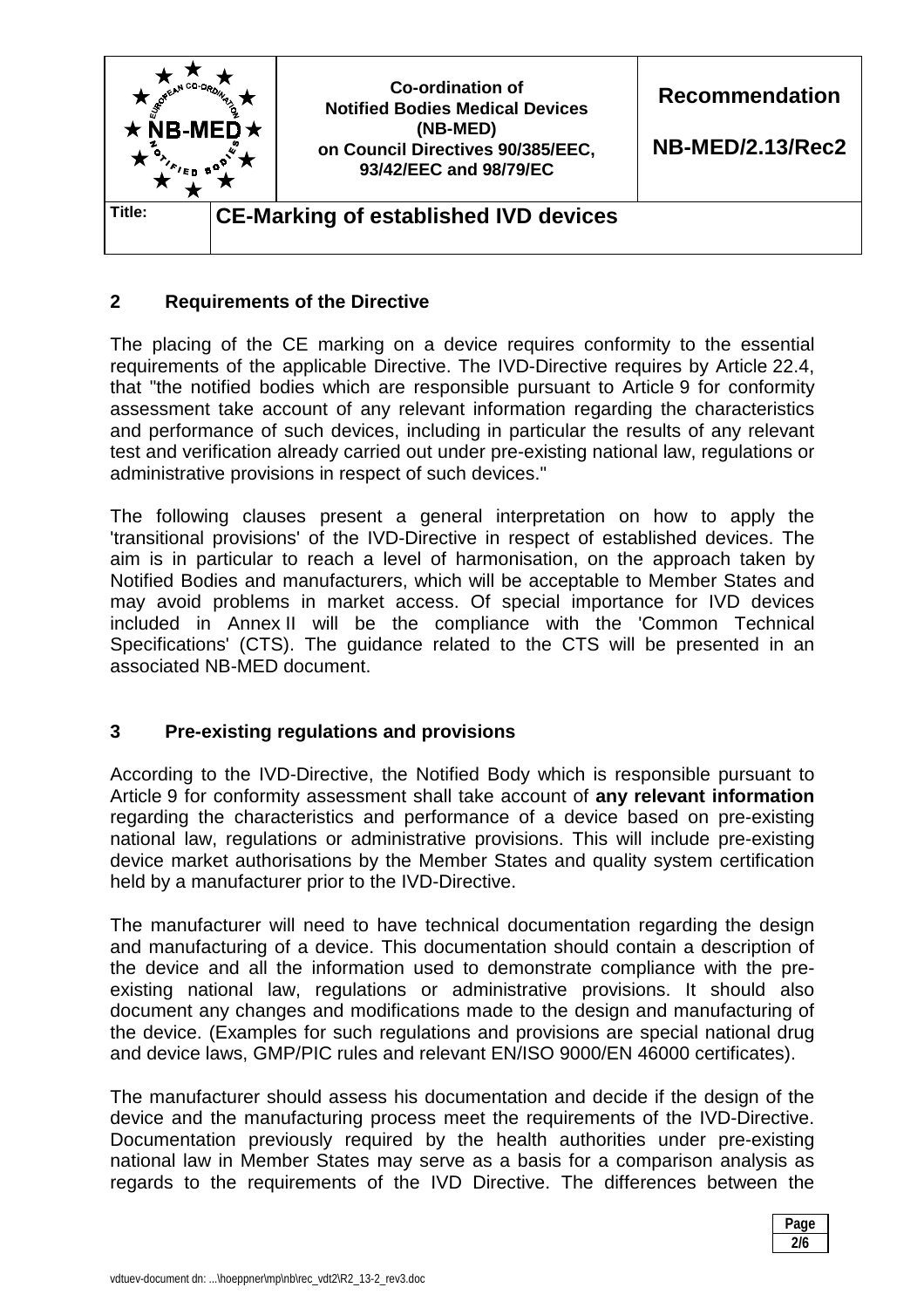

existing documented evidence and the requirements of the Directive need to be addressed by the manufacturer.

# **4 CE-marking of conformity**

The manufacturer shall demonstrate and document compliance to the Essential Requirements. This compliance may be supported by the data related to pre-existing national law, regulations or administrative provisions as stated before. The data may be recorded through the use of "ER-checklists" by cross-referencing the relevant information. This information may be contained in the device design documentation, quality-system documentation, specific publications, reports, dossiers and any other relevant information regarding the characteristics and performance of a device. Compliance may be supported by information gained in the field (through Post-Marketing Surveillance, complaint handling and corrective action) or on similar devices. Such information shall include an evaluation of the data together with a justification as to how the manufacturer feels the data demonstrates compliance with the essential requirements of the IVD-Directive. The device design documentation, as mentioned above, may be a compilation of documents or a file referring to the location of such information. (Appendix 1 describes a possible process of demonstrating compliance to the essential requirements).

If compliance with a certain essential requirement can not be demonstrated by the above-mentioned documentation, evidence shall be provided by collecting additional data and information to complete the technical documentation. This may include additional tests and/or verification activities.

#### **4.1 Risk Analysis**

The results of the risk analysis of a device shall be part of the technical documentation, as required by the IVD-Directive. For 'established devices' the experience gained in the post-production phase (market experience) could be important to the subject of risk analysis if properly documented and transferable to objective evidence.

Using the pertaining EN document for risk analysis as a guide, the manufacturer should identify any potential risk that may be associated with the use of the device. The manufacturer should demonstrate how that risk has been eliminated or reduced as far as possible. Market experience (see also NB-MED/2.12/Rec1 *Post-Marketing Surveillance (PMS) post market/production*) may be used as supported evidence, where applicable, to demonstrate that a device is safe or a specific risk has been

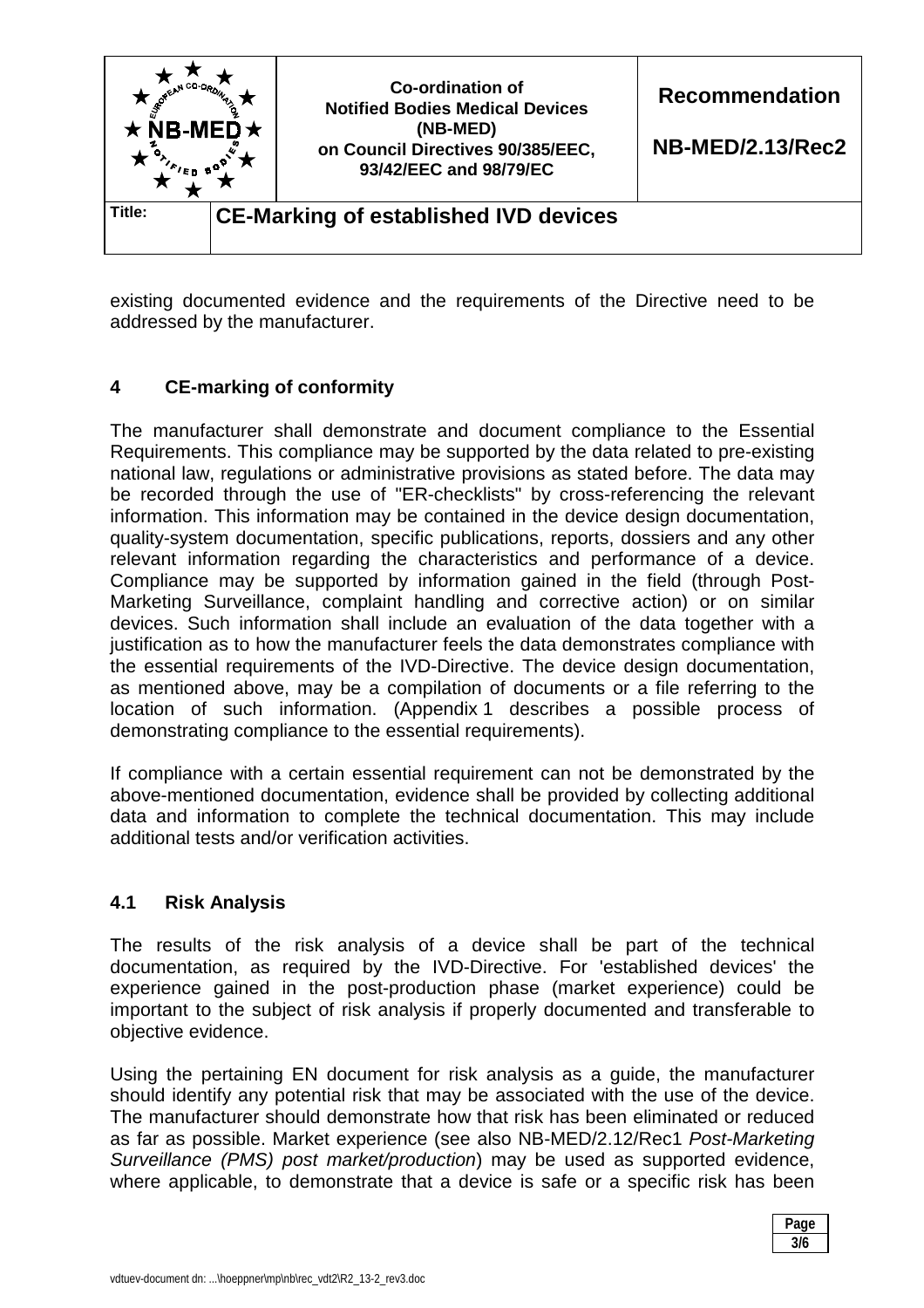

adequately addressed. In such a case, the manufacturer should indicate how long the device has been in use and the number of units sold. Market experience include complaint handling and the manufacturer should demonstrate how complaints, relevant to the subject, are addressed. Where relevant, a critical appraisal of scientific literature may be used in the same approach as market experience.

Market experience is an important contribution to risk assessment; nevertheless, a successful history on the market by itself may not be sufficient. The outcome of the risk analysis should enable the manufacturer to state that any risks which may be associated with the use of the device is acceptable when weighed against the benefits to the patient and compatible with a high level of protection of health and safety.

## **4.2 Performance evaluation**

Any performances stated by the manufacturer must be supported by either external performance evaluation data generated at the time of the design of the device, data established in the manufacturer's own premises during the R&D phase or by data taken from literature.

Data based on experience gained in the post-production phase may be used to support the claims made by the manufacturer.

# **4.3 Generic approach**

The technical documentation must allow assessment of the conformity of the product with the requirements of the IVD-Directive.

The documentation may be structured for individual or particular products or where applicable across various products - a "generic approach".

The intent of a "generic approach" is to reduce the workload in building up the technical documentation by using information sources as efficiently as possible.

This approach may be valid e. g. for the following situations

- where one component of a device is used as a component in different products/configurations
- where the same Essential Requirements apply to a family of products

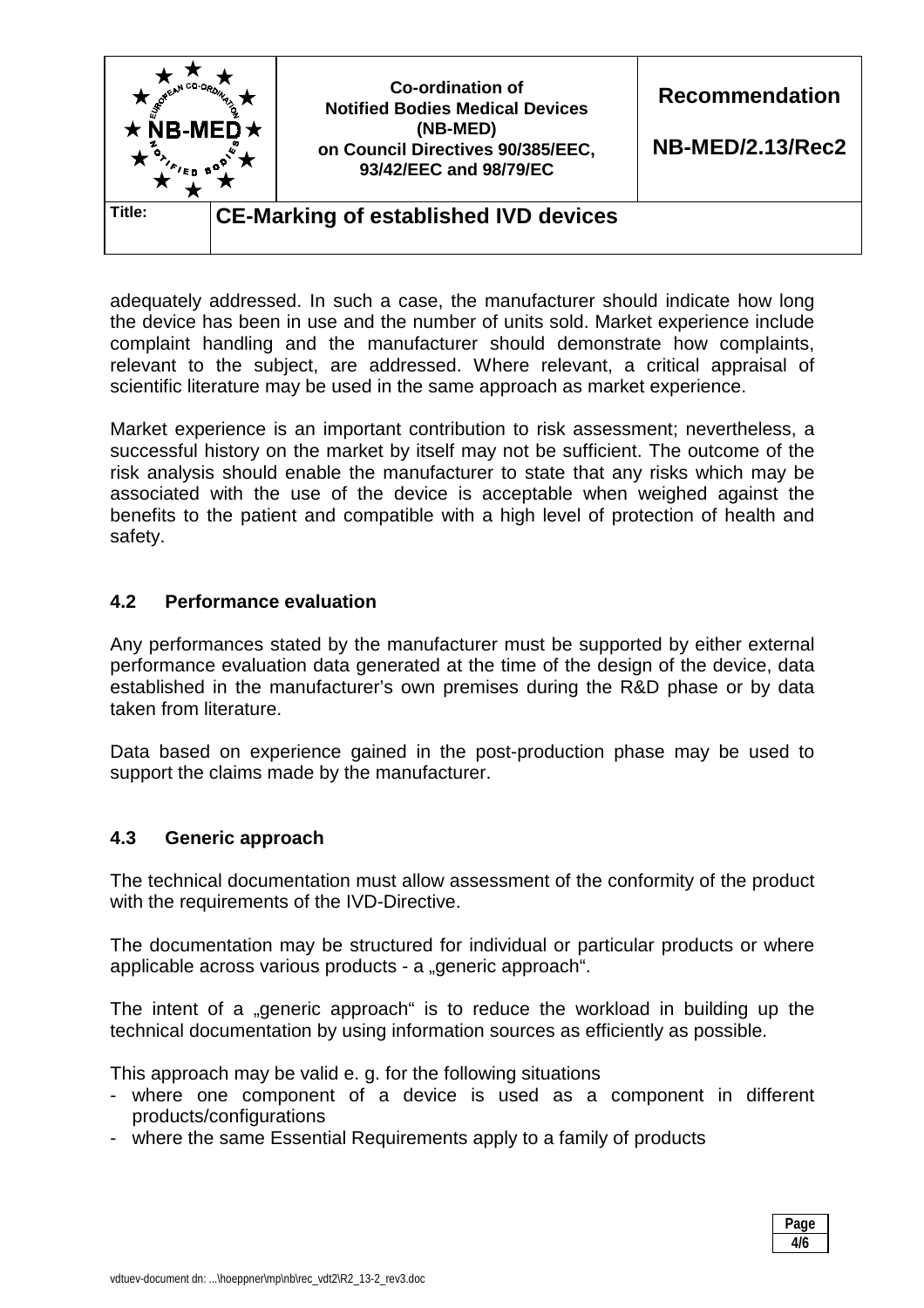

- where a quality system element can be used across a variety of products and demonstration of conformity with that system element will contribute to demonstration of compliance with a particular Essential Requirement

In taking a "generic approach" the manufacturer shall demonstrate that the approach is valid for the products concerned and shall document his justification for that validity.

It is considered that a "generic Approach" may not be applicable to all devices or to all particular requirements.

# **4.4 Devices listed in Annex II of the IVD-Directive**

The IVD-Directive requires for devices listed in 'Annex II' that; manufacturers shall as a general rule be required to comply with the common technical specifications; if for duly justified reasons manufacturers do not comply with those specifications they must adopt solutions of a level at least equivalent thereto (Article 5.3).

These Common Technical Specifications (CTS) will be prepared and adopted according to the procedures of the Directive. For the moment the CTS under preparation includes provisions relating to 'Annex II List A' devices. It is anticipated that future editions of the CTS will be prepared if considered necessary.

The compliance with the CTS will be of special importance. Guidance for conformity assessment of devices designed and evaluated before the advent of the CTS will be presented in an associated NB-MED Recommendation.

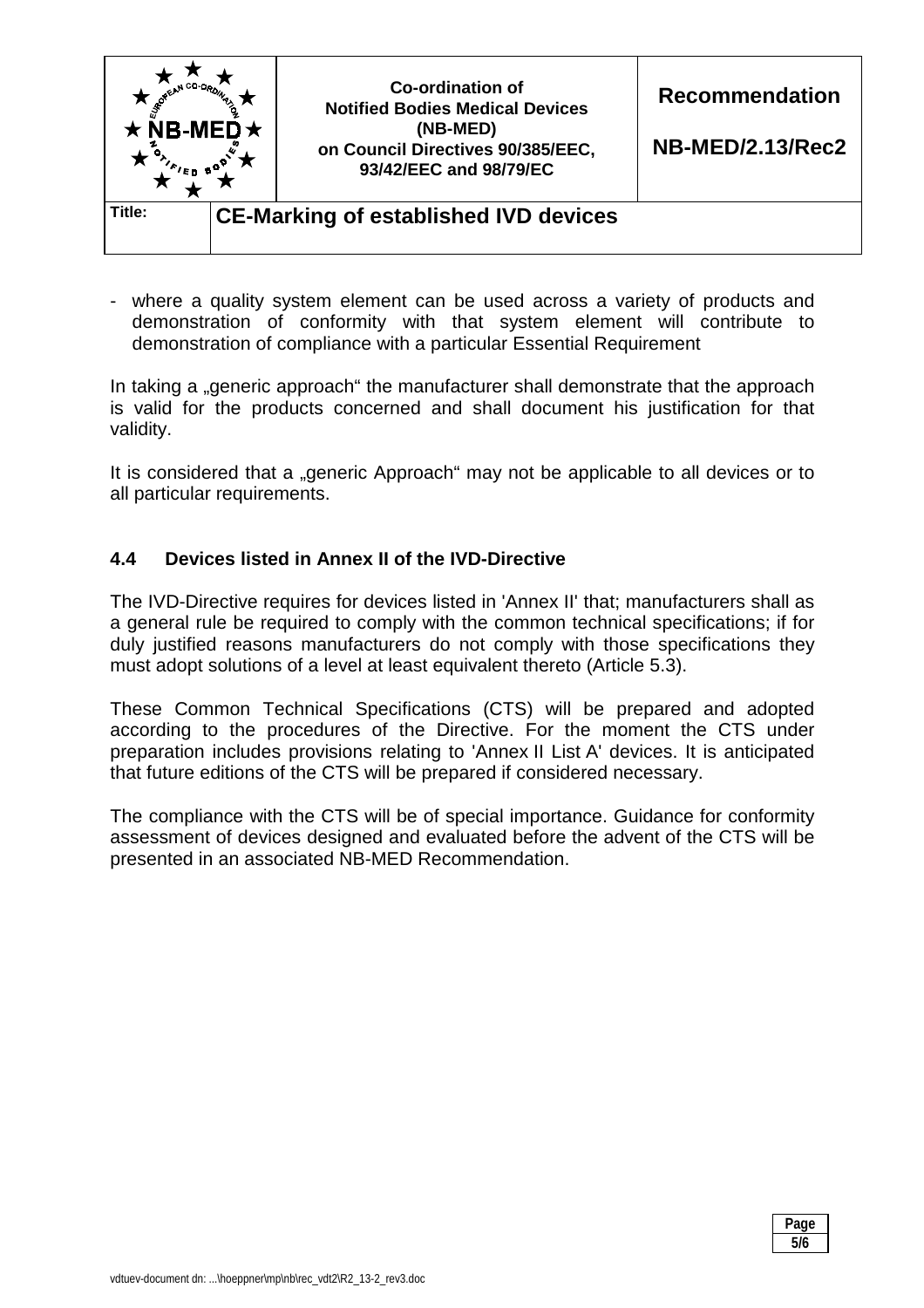

#### **APPENDIX 1 (as an example)**